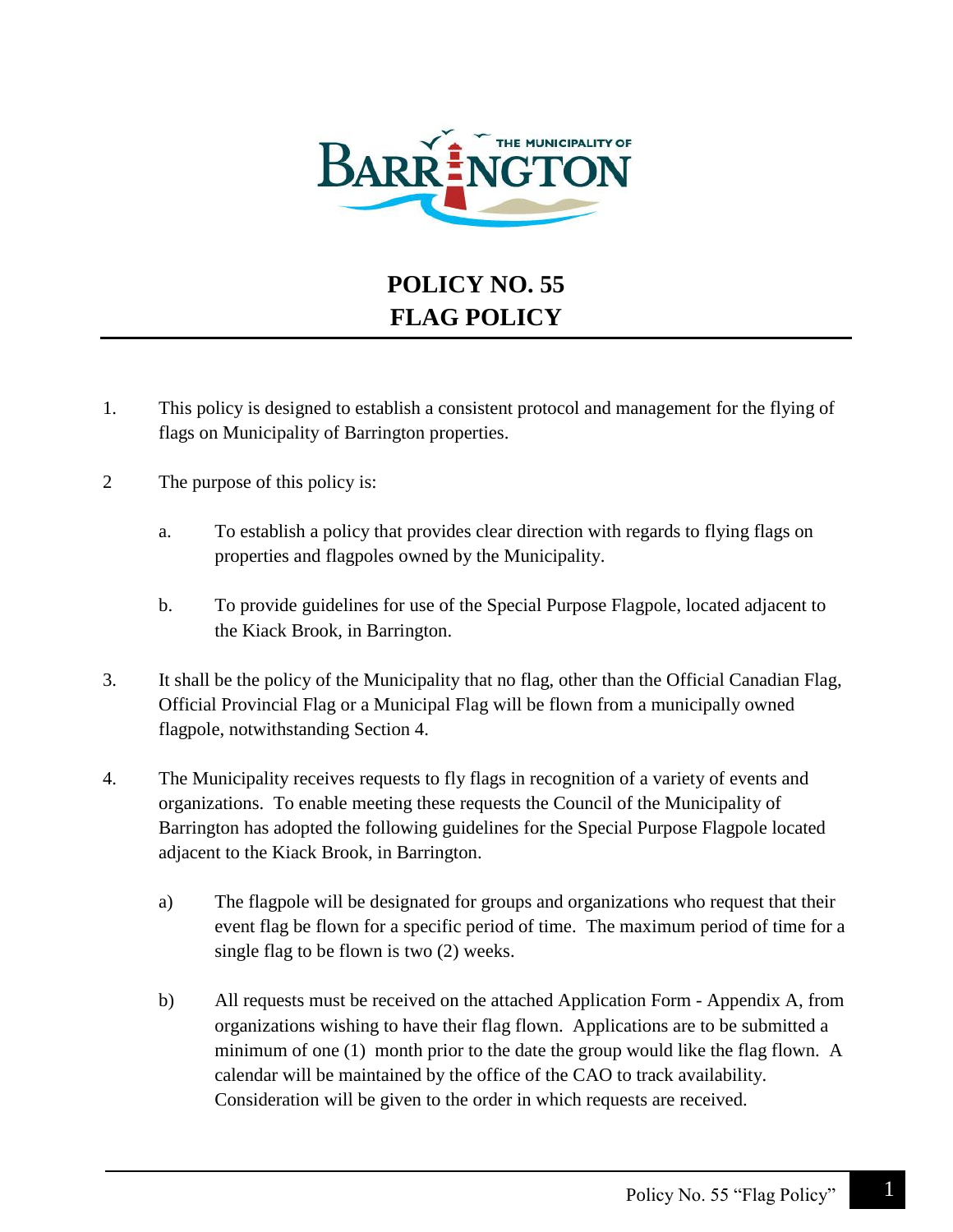- c) Approved applicants must provide the flag they wish to have flown at least one (1) week prior to the date it is to be flown and pick it up within a week of it being removed. The Municipality will not fly a flag that is in poor condition and is not responsible for any lost, stolen or damaged flag while it is on the flagpole.
- d) The Municipality will not approve applications from community organizations in support of political parties, religious groups, community groups or organizations that support social or racial intolerance, violence or hatred.
- 5. Notwithstanding Section 4, other governmental flags may be flown on the Special Purpose flagpole as deemed appropriate by Council, as in the case of a visiting dignitary for the duration of their visit to the Municipality.
- 6. When there is no Special Purpose Flag flown on the flagpole, the Nova Scotia flag shall be flown.
- 7. The public will be advised of the significance of the flag being flown on the Special Purpose Flagpole through communications efforts on the Municipality of Barrington's social media pages.